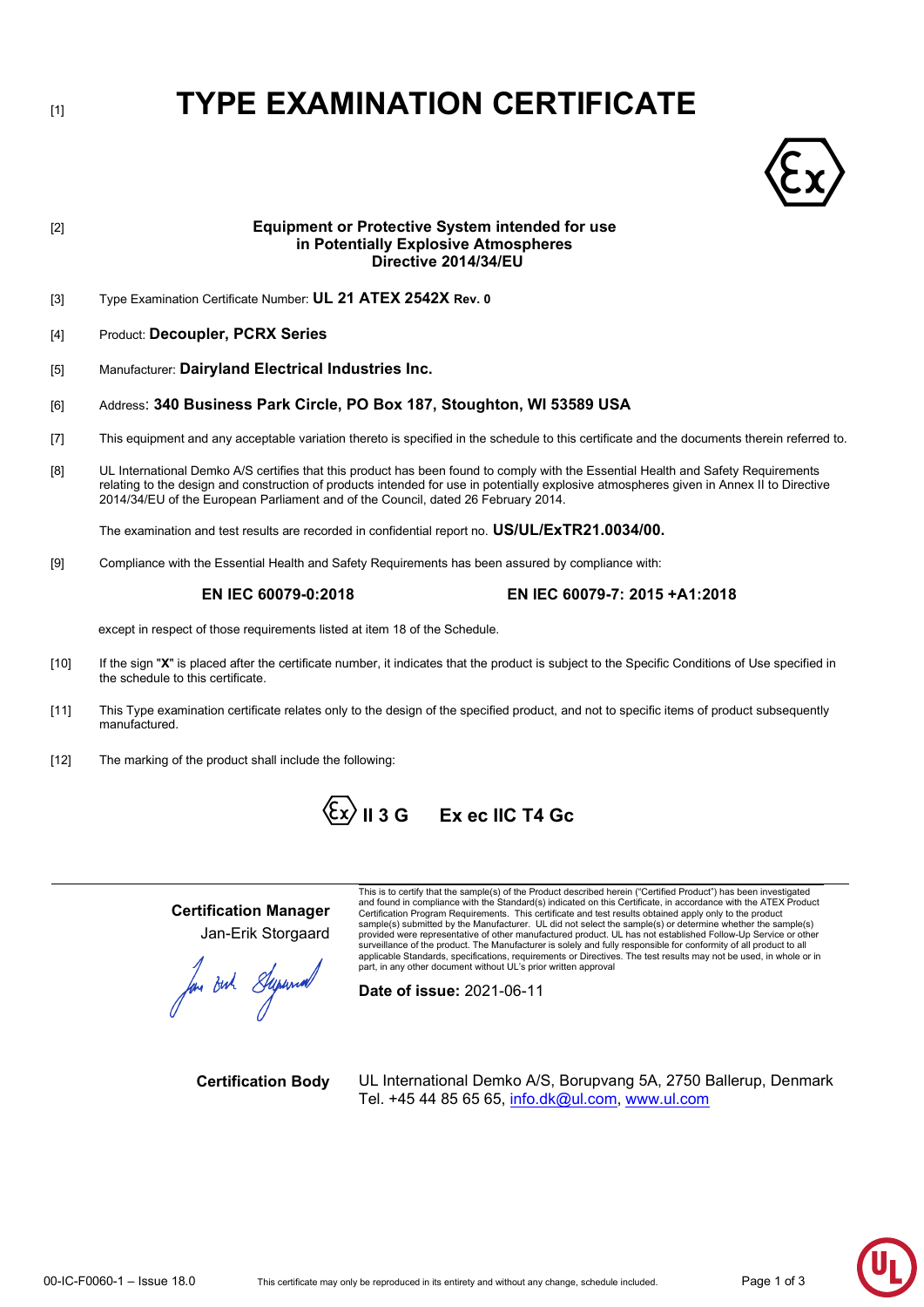## [13] **Schedule** [14] **TYPE EXAMINATION CERTIFICATE No. UL 21 ATEX 2542X Rev. 0**

#### [15] Description of Product:

The PCRX series of decouplers are intended to be used to provide AC grounding and low voltage DC blocking for cathodic protection of pipelines and similar installations in Zone 2 hazardous locations.

The PCRX prevents the flow of direct current while simultaneously providing a low impedance grounding path for steady state induced alternating current, if present. Steady state AC current of up to 45A rms can flow through the device with DC voltage applied within the operating voltage threshold. The PCRX also provides over-voltage protection for both impulse and AC fault current conditions.

Nomenclature for PCRX Series: PCRX – 5kA – 3.0/0.5 I II III

I – Model Series PCRX – PCRX Decouplers

II – Momentary AC Current 3.7kA – Rated for 3.7kA 5kA – Rated for 5kA 10kA – Rated for 10kA 15kA – Rated for 15kA

III – Maximum DC Operating Voltage 3.0/0.5 – 3V in the negative direction, 0.5 in the positive direction 3.5/0.5 – 3.5V in the negative direction, 0.5 in the positive direction 4.5/0.5 – 4.5V in the negative direction, 0.5 in the positive direction

Temperature range: The ambient temperature range is -40 °C to +50 °C.

#### Electrical data

Maximum AC Steady State Current Rating: 45 A r.m.s

AC Fault Current Ratings:

#### PCRX-3.7kA:

| Maximum 50/60 Hz AC Fault Current | Number of Cycles |
|-----------------------------------|------------------|
| 5.000                             |                  |
| +.200                             |                  |
| .700                              | 30               |

#### PCRX-5kA:

| Maximum 50/60 Hz AC Fault Current | Number of Cycles |
|-----------------------------------|------------------|
| (A'                               |                  |
| 6.800                             |                  |
| 5.700                             | I C              |
| 5.000                             | 30               |

PCRX-10kA:

| $\sim$ $\sim$ $\sim$ $\sim$ $\sim$<br>Maximum 50/60 Hz AC Fault Current<br>ίA | Number of Cycles |
|-------------------------------------------------------------------------------|------------------|
| 15.000                                                                        |                  |
| 12.000                                                                        | 10               |
| 10.000                                                                        | 30               |

#### PCRX-15kA:

| $\sim$ $\sim$ $\sim$ $\sim$ $\sim$ |                  |
|------------------------------------|------------------|
| Maximum 50/60 Hz AC Fault Current  | Number of Cycles |
| Ά                                  |                  |
| 27.000                             |                  |
| 21.000                             |                  |
| 15.000                             | 30               |

Routine tests: None